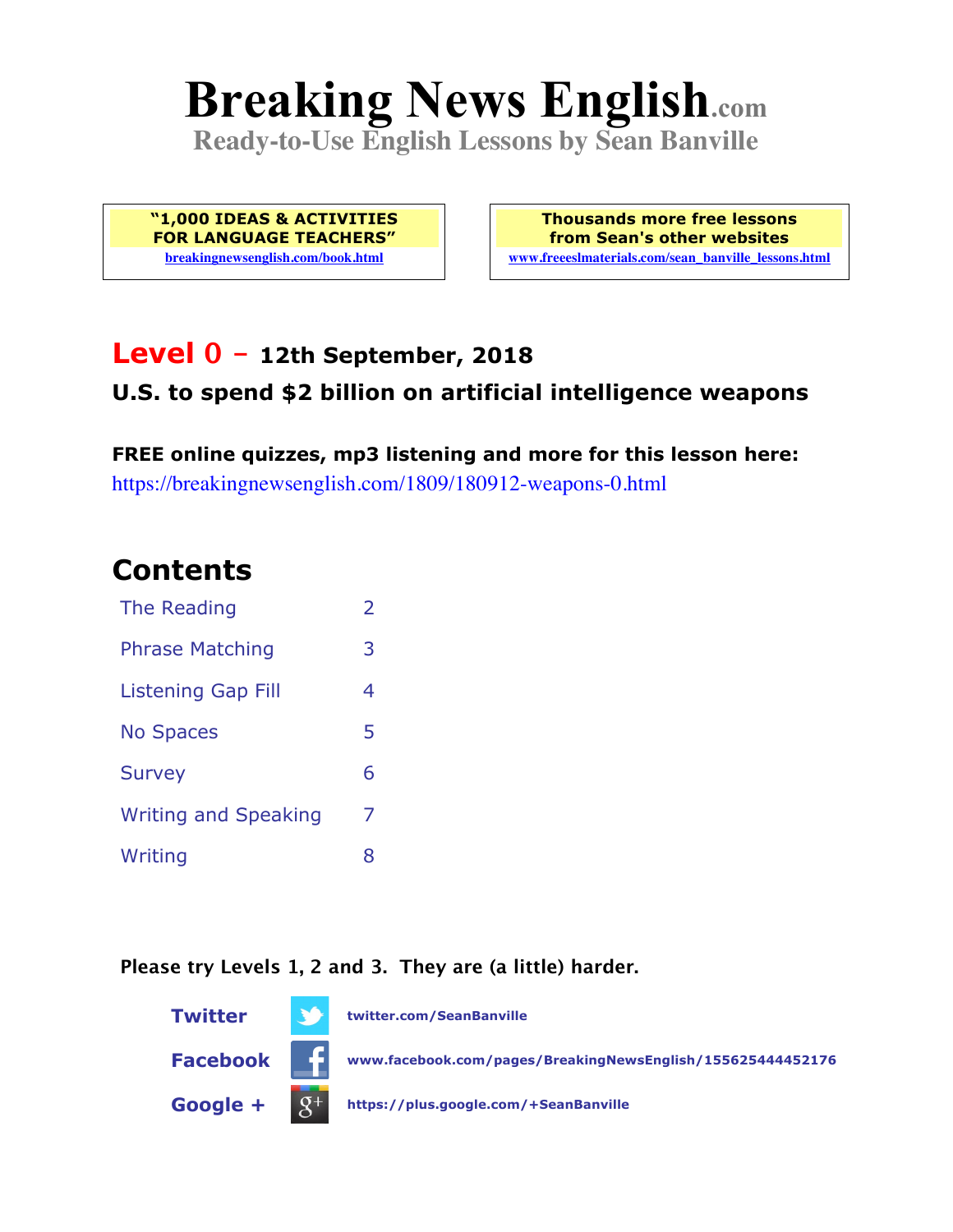## **THE READING**

From https://breakingnewsenglish.com/1809/180912-weapons-0.html

The USA will spend \$2 billion on artificial intelligence for weapons. This is the most it has ever spent. It wants the most advanced weapons in the world - better than China's and Russia's. The USA wants weapons that will not make mistakes. An official said: "We think we can accelerate two decades of progress into five years."

The new weapons could make their own decisions, without any humans helping. This could mean innocent people being killed. These weapons can already choose targets on their own. Generals do not want to let the weapons decide which targets to attack. The generals want to do this.

Sources: https://www.**theverge.com**/2018/9/8/17833160/pentagon-darpa-artificial-intelligence-aiinvestment https://**money.cnn.com**/2018/09/07/technology/darpa-artificial-intelligence/index.html https://**interestingengineering.com**/us-department-of-defense-to-invest-2-billion-in-ai-research

**Level ·0** U.S. to spend \$2 billion on artificial intelligence weapons *– 12th September, 2018* **More free lessons at** breakingnewsenglish.com - Copyright Sean Banville 2018 2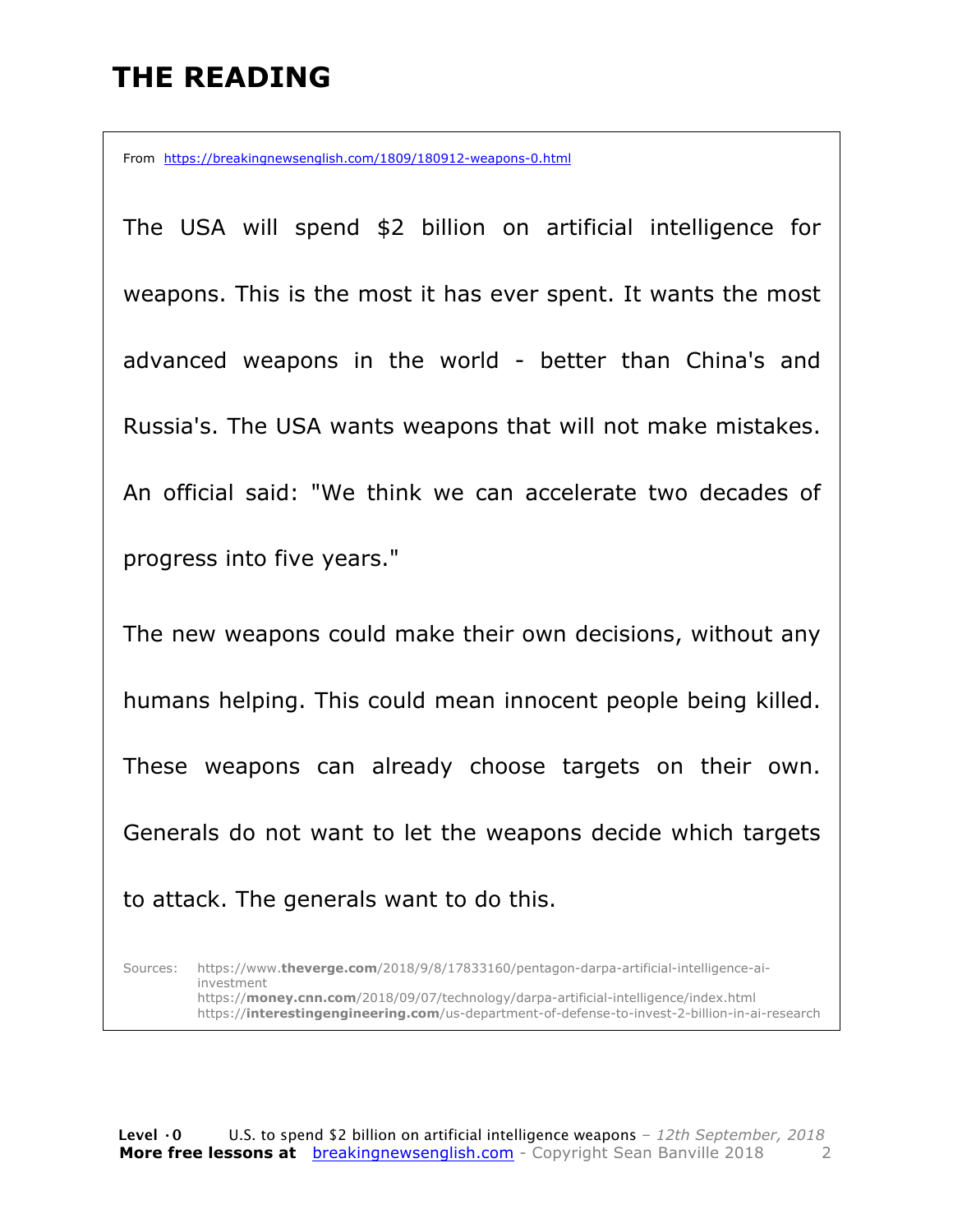## **PHRASE MATCHING**

From https://breakingnewsenglish.com/1809/180912-weapons-0.html

#### **PARAGRAPH ONE:**

| 1. The USA                 |    | a. advanced weapons       |
|----------------------------|----|---------------------------|
| 2. artificial intelligence |    | b. accelerate             |
| 3. the most it has         |    | c. for weapons            |
| 4. It wants the most       |    | d. of progress            |
| 5. better than             |    | e. ever spent             |
| 6. not make                | f. | China's                   |
| 7. We think we can         |    | g. will spend \$2 billion |
| 8. two decades             |    | h. mistakes               |
|                            |    |                           |

#### **PARAGRAPH TWO:**

| 1. weapons could make their |    | a. targets to attack |
|-----------------------------|----|----------------------|
| 2. without any humans       |    | b. own decisions     |
| 3. This could mean innocent |    | c. decide            |
| 4. These weapons can        |    | d. helping           |
| 5. choose targets on        |    | e. to do this        |
| 6. let the weapons          | f. | already choose       |
| 7. which                    | q. | their own            |
| 8. The generals want        | h. | people being killed  |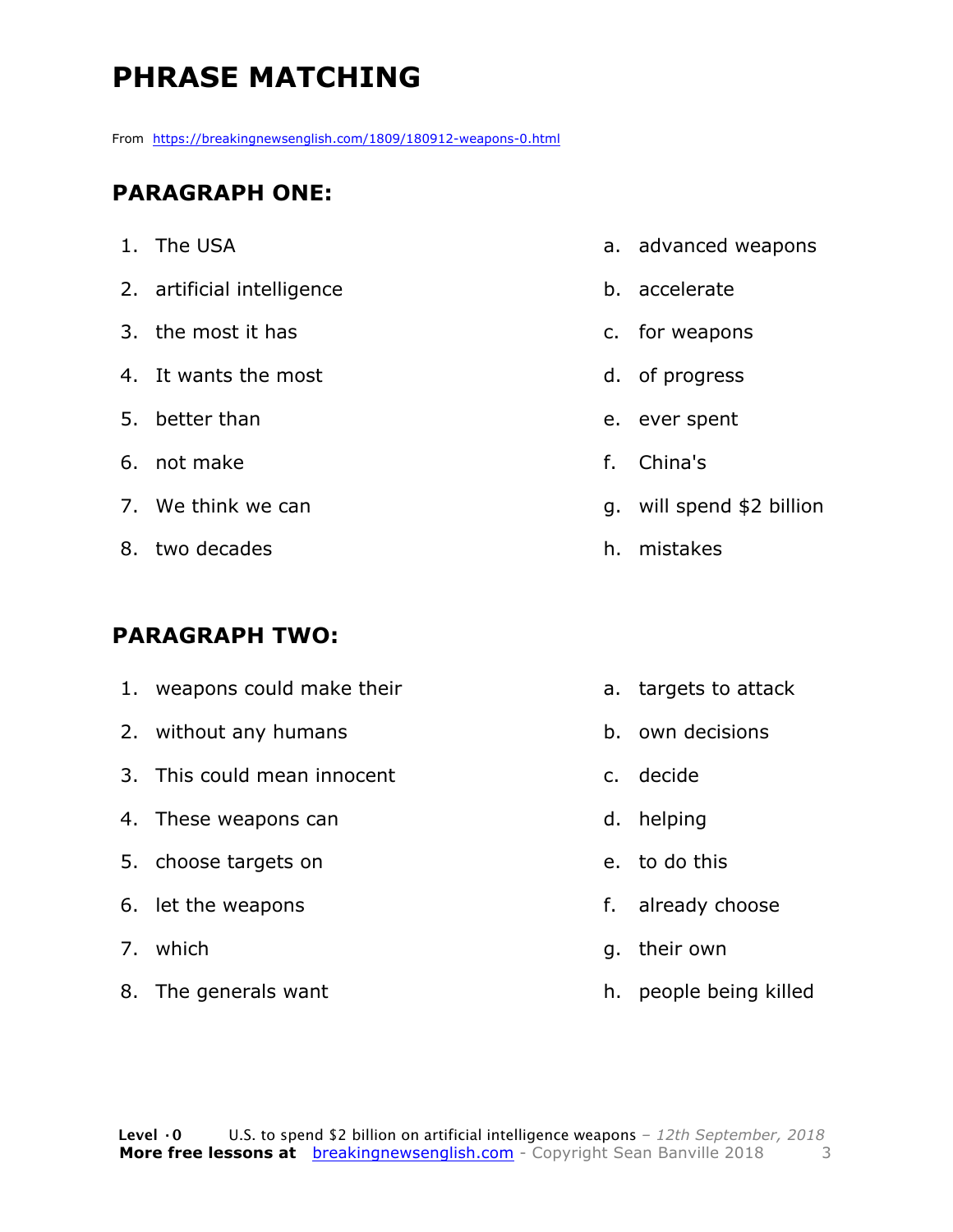#### **LISTEN AND FILL IN THE GAPS**

From https://breakingnewsenglish.com/1809/180912-weapons-0.html

| better than China's and Russia's. The USA                                                                                                                                                                                                                                                                                                                                                                  |  |  |
|------------------------------------------------------------------------------------------------------------------------------------------------------------------------------------------------------------------------------------------------------------------------------------------------------------------------------------------------------------------------------------------------------------|--|--|
|                                                                                                                                                                                                                                                                                                                                                                                                            |  |  |
|                                                                                                                                                                                                                                                                                                                                                                                                            |  |  |
| $(6) \begin{tabular}{l} \hline \rule[1em]{1em}{1em} \rule[1em]{1em}{1em} \rule[1em]{1em}{1em} \rule[1em]{1em}{1em} \rule[1em]{1em}{1em} \rule[1em]{1em}{1em} \rule[1em]{1em}{1em} \rule[1em]{1em}{1em} \rule[1em]{1em}{1em} \rule[1em]{1em}{1em} \rule[1em]{1em}{1em} \rule[1em]{1em}{1em} \rule[1em]{1em}{1em} \rule[1em]{1em}{1em} \rule[1em]{1em}{1em} \rule[1em]{1em}{1em} \rule[1em]{1em}{1em} \rule$ |  |  |
| The new weapons could $(7)$ __________________________ decisions,                                                                                                                                                                                                                                                                                                                                          |  |  |
| without any humans helping. (8) ________________________ innocent                                                                                                                                                                                                                                                                                                                                          |  |  |
| people being killed. These (9) ______________________ choose                                                                                                                                                                                                                                                                                                                                               |  |  |
| targets (10) __________________________. Generals do not want to let                                                                                                                                                                                                                                                                                                                                       |  |  |
| the weapons $(11)$ ___________________________ to attack. The generals                                                                                                                                                                                                                                                                                                                                     |  |  |
|                                                                                                                                                                                                                                                                                                                                                                                                            |  |  |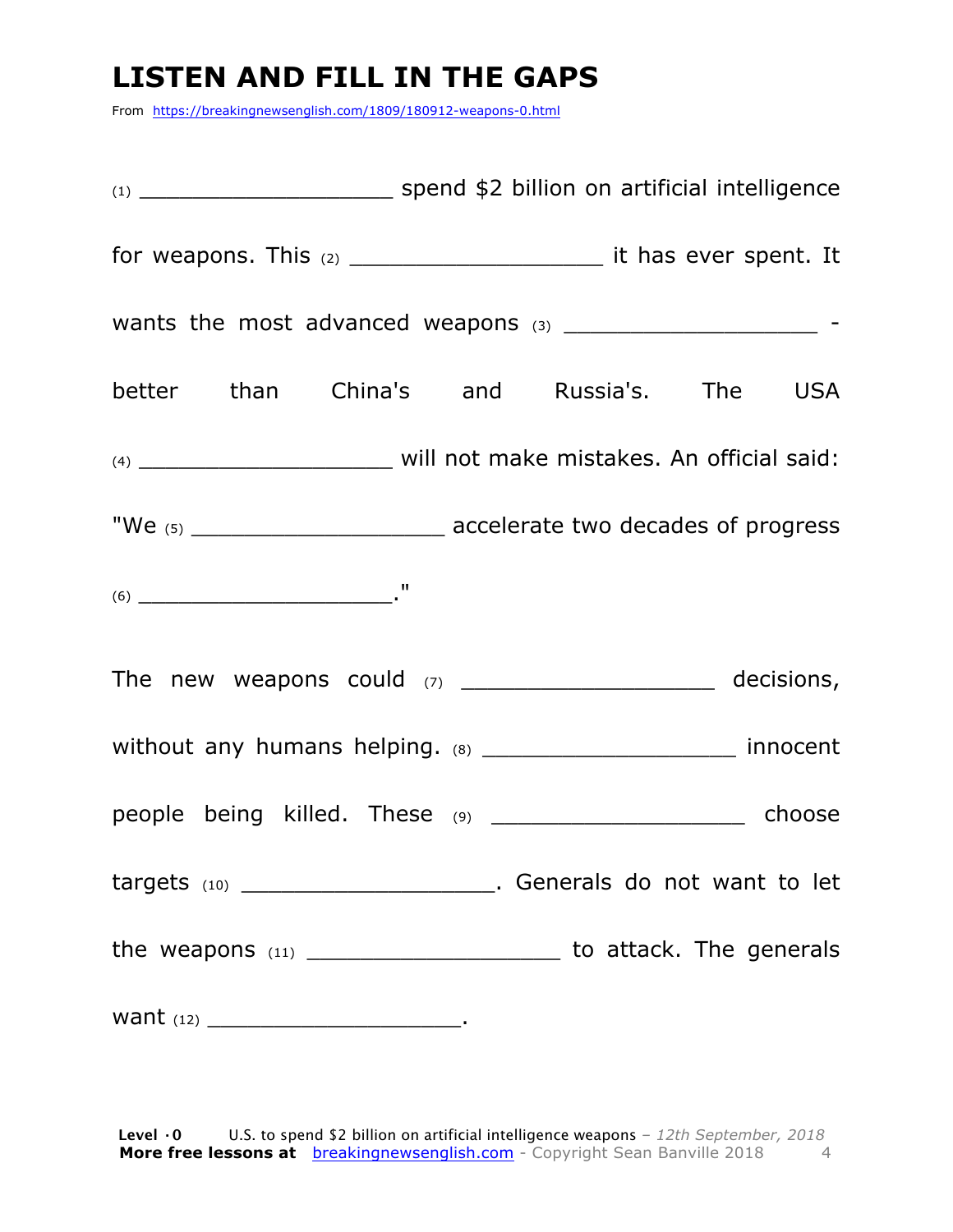# **PUT A SLASH ( / )WHERE THE SPACES ARE**

From https://breakingnewsenglish.com/1809/180912-weapons-0.html

TheUSAwillspend\$2billiononartificialintelligenceforweapons.Thisist

hemostithaseverspent.Itwantsthemostadvancedweaponsintheworl

d-betterthanChina'sandRussia's.TheUSAwantsweaponsthatwillno

tmakemistakes.Anofficialsaid:"Wethinkwecanacceleratetwodecade

sofprogressintofiveyears."Thenewweaponscouldmaketheirowndeci

sions,withoutanyhumanshelping.Thiscouldmeaninnocentpeoplebei

ngkilled.Theseweaponscanalreadychoosetargetsontheirown.Gener

alsdonotwanttolettheweaponsdecidewhichtargetstoattack.Thegene

ralswanttodothis.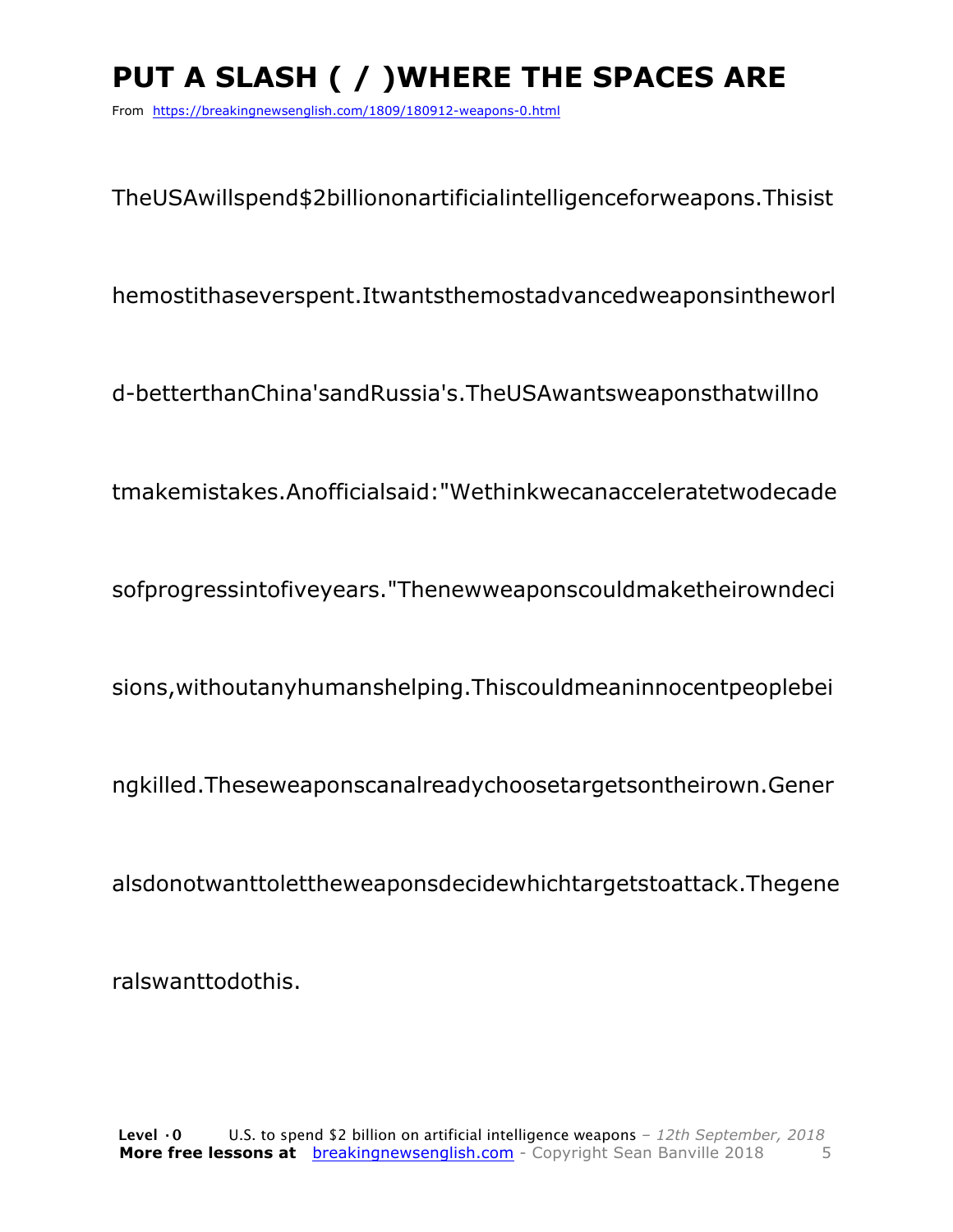#### **WEAPONS SURVEY**

From https://breakingnewsenglish.com/1809/180912-weapons-4.html

Write five GOOD questions about weapons in the table. Do this in pairs. Each student must write the questions on his / her own paper.

When you have finished, interview other students. Write down their answers.

|      | STUDENT 1 | STUDENT 2 | STUDENT 3 |
|------|-----------|-----------|-----------|
| Q.1. |           |           |           |
| Q.2. |           |           |           |
| Q.3. |           |           |           |
| Q.4. |           |           |           |
| Q.5. |           |           |           |

- Now return to your original partner and share and talk about what you found out. Change partners often.
- Make mini-presentations to other groups on your findings.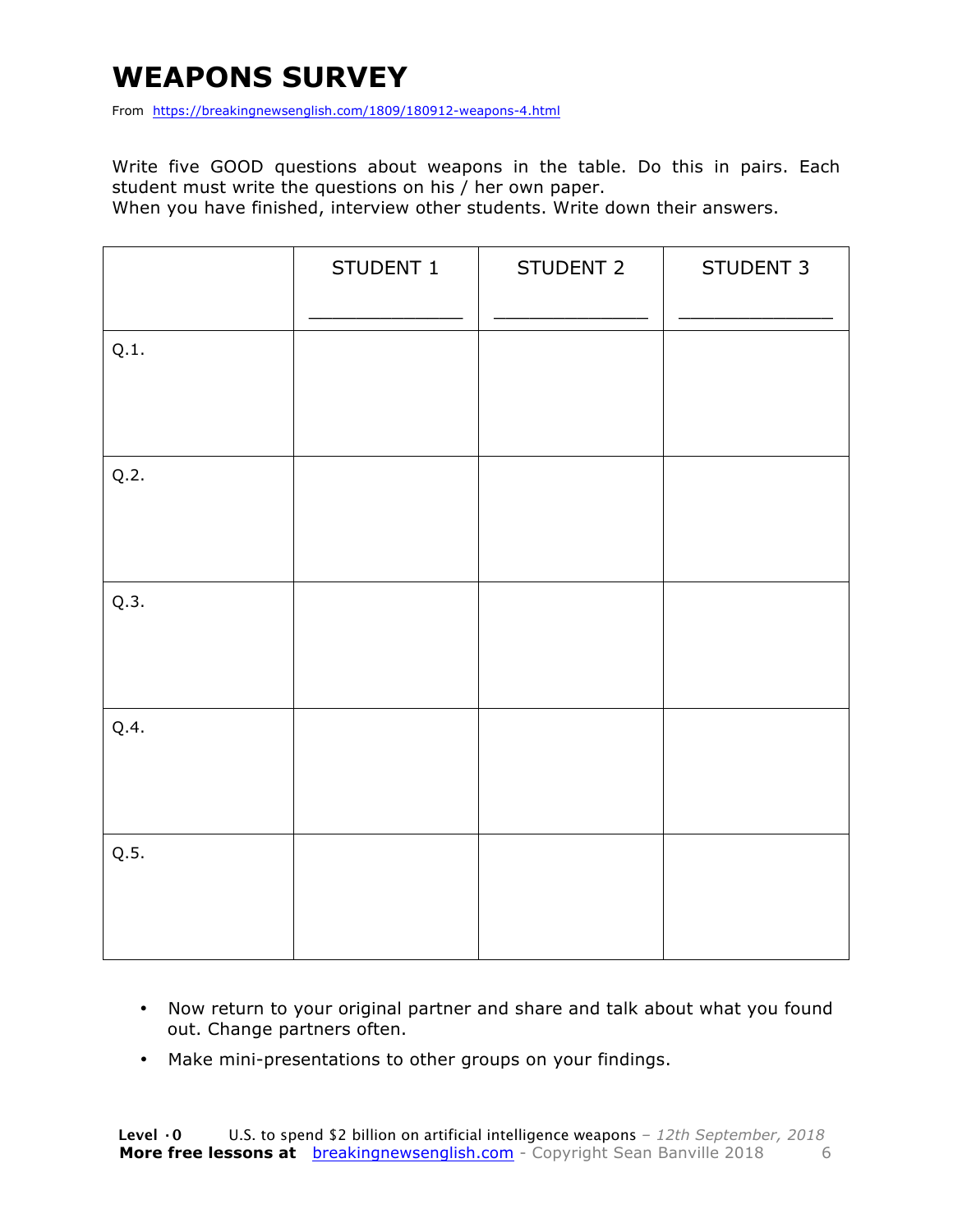#### **WRITE QUESTIONS & ASK YOUR PARTNER(S)**

Student A: Do not show these to your speaking partner(s).

*U.S. to spend \$2 billion on artificial intelligence weapons – 12th September, 2018* More free lessons at breakingnewsenglish.com

-----------------------------------------------------------------------------

## **WRITE QUESTIONS & ASK YOUR PARTNER(S)**

Student B: Do not show these to your speaking partner(s).

| a) |  |  |
|----|--|--|
| b) |  |  |
| c) |  |  |
| d) |  |  |
| e) |  |  |
|    |  |  |
| f) |  |  |

**Level ·0** U.S. to spend \$2 billion on artificial intelligence weapons *– 12th September, 2018* **More free lessons at** breakingnewsenglish.com - Copyright Sean Banville 2018 7